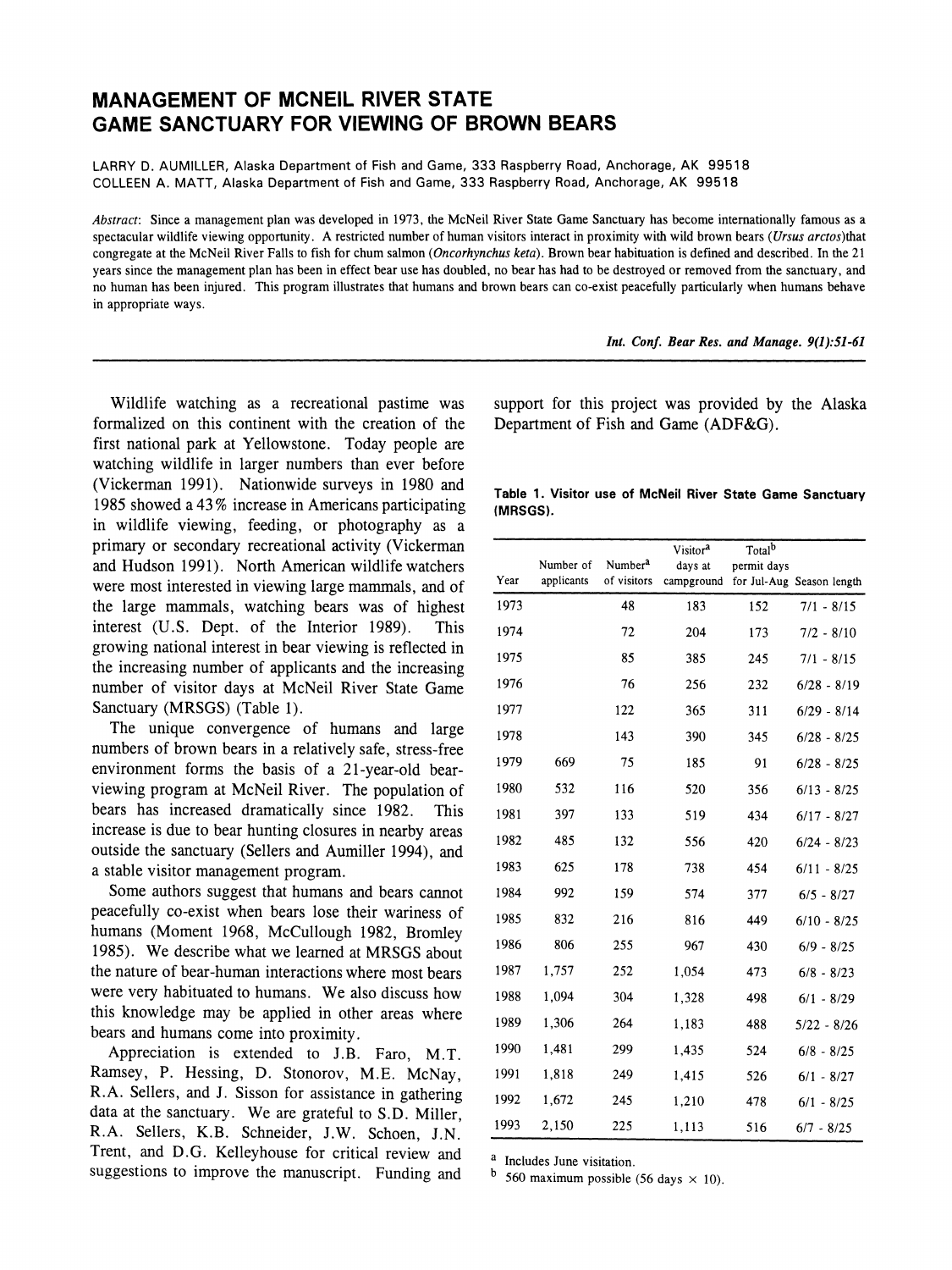

**Fig. 1. McNeil River State Game Sanctuary and surrounding area.** 

#### **SITE DESCRIPTION**

**The McNeil River State Game Sanctuary encompasses both the McNeil River and Mikfik Creek drainages (Fig. 1). The sanctuary is managed by the ADF&G and is located on the Alaska Peninsula approximately 340 km southwest of Anchorage and has been described in detail (Faro and Eide 1974, Glenn et al 1976, Egbert 1978, Bledsoe 1987, Walker 1993). McNeil River supports primarily chum salmon (Oncorhynchus keta) with incidental numbers of king**  salmon (O. tshawytscha), pink salmon (O. gorbuscha) and silver salmon (O. kisutch). Red salmon spawn (O. **nerka) in Mikfik Creek.** 

**Virtually all human and most bear use occurred in or near McNeil Cove on the lower 1 km of McNeil River and Mikfik Creek (Fig. 2). Bears were more numerous in areas where salmon were most efficiently caught, especially the long low cascade that forms the wellknown McNeil River Falls. In most years, the falls effectively stopped the upstream migration of chum salmon (T.R. Schroeder, Alas. Dep. Fish and Game, pers. commun.). Schools of salmon waited in pools below the cascades while resting between attempts to** 

**jump the falls. These resting fish were vulnerable to bears who positioned themselves on ledges and within pools of the falls. McNeil River bears preyed primarily upon salmon before they spawned. Partially eaten, injured, and post-spawning salmon were scavenged by less dominant bears downstream of the falls and throughout McNeil cove, especially in areas where the current was slow and the stream depth was shallow. Preferred fishing sites on Mikfik Creek included the upper falls, the lower falls, and the "riffles," where tidal influence ends.** 

**The original 1967 boundaries of MRSGS encompassed 340 km2. In spring 1991, the Alaska State Legislature passed a bill to expand the MRSGS by 123 km2. The same bill created McNeil River State**  Game Refuge (536 km<sup>2</sup>) around the Paint River and **Chenik drainages north of the current sanctuary (Fig. 1). The combined sanctuary and new refuge protects 999 km2 of brown bear habitat (with the exception of some existing mining claims in the new refuge). Expansion of the sanctuary and creation of the refuge were stimulated by construction of a fish ladder on the adjacent Paint River.**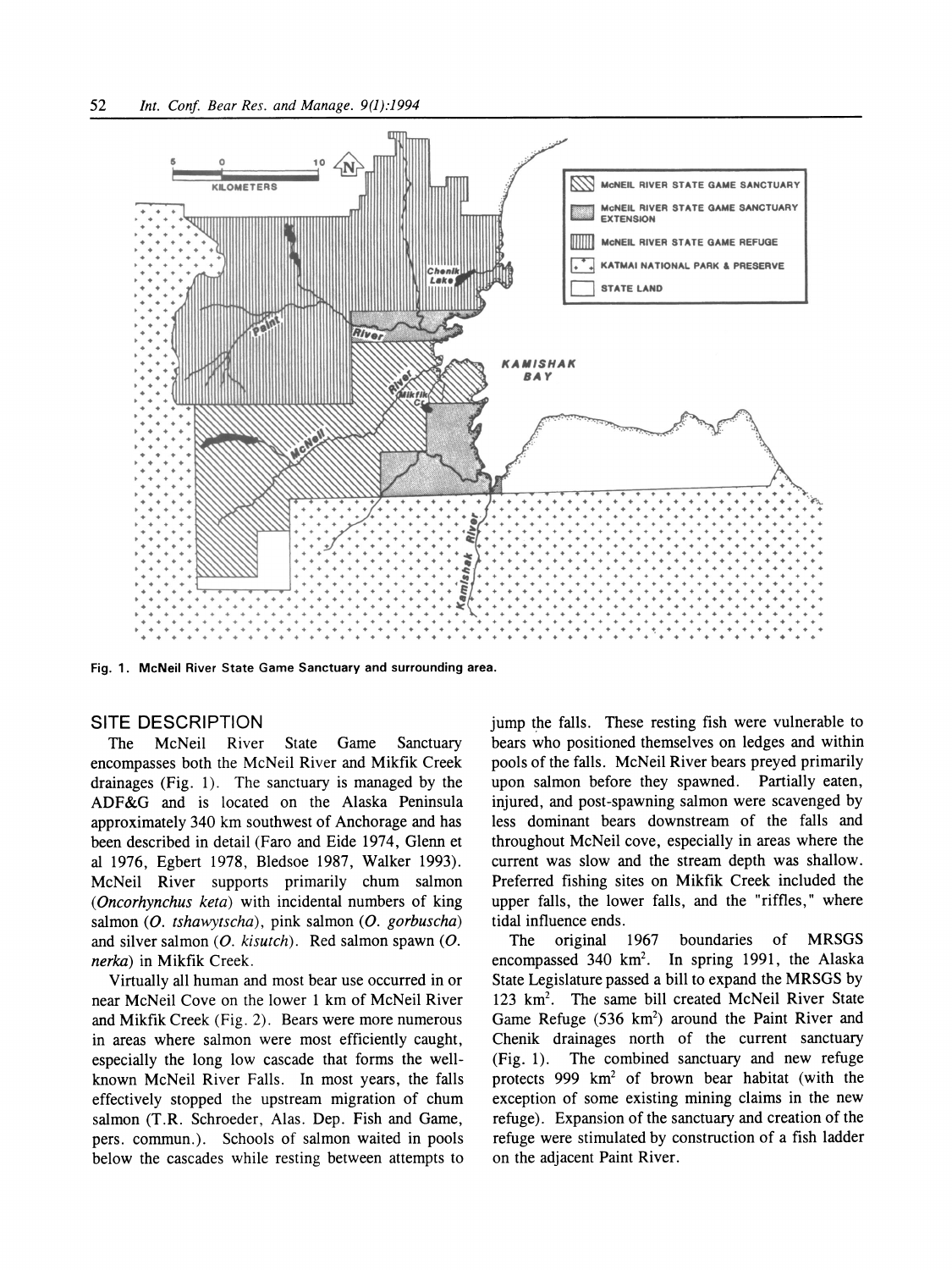

**Fig. 2. McNeil River Cove and Lagoon.** 

**The MRSGS permit system limited the number of people that visited the area inland of the campground, including McNeil River Falls, to 10 per day. Each group of visitors to the permit area was accompanied by an ADF&G staff member to ensure that the group behaved consistently during bear-human interactions. We encouraged consistent and predictable human behavior and we interacted with bears in a nonthreatening manner.** 

# **METHODS**

**Most of the data and observations presented in this paper were compiled from experiences gained during program development. Because of our noninvasive approach to bear management, opportunities for**  controlled experiments were very limited. **conclusions and recommendations have evolved through adaptive management over the 21 years the site has been managed. The senior author has spent 18 seasons at MRSGS.** 

**More than 5,000 hours of direct observation at McNeil River Falls and more than 2,000 hours elsewhere in the sanctuary have allowed the staff to recognize individual bears and differentiate between subtle behaviors. Individual bears were identified by differences in size, sex, age, color, scars, and behavior. Less important or more temporary identifiers were bears' association with siblings or offspring, or other physical characteristics such as claw color, shed patterns, limps, wounds, or stage of estrus. Consistent and idiosyncratic patterns of behavior were observed for** 

**individuals.** 

**Bears that were only seen briefly at a long distance, or were less than 5.5 years old were difficult to distinguish from other bears. These bears were not tallied as individuals.** 

**Recognition of bears enabled us to monitor specific individuals over many years. In many individual bears, we noted an evolution from wariness to a high degree of habituation through countless interactions with humans. We also noted which of our own behaviors contributed to habituation and which behaviors deterred bears away from us.** 

### **HABITUATION AND SAFETY**

**The success of the McNeil River bear-viewing program was largely due to the habituation of bears to people. We concur with Rogers and Wilker (1990:322) that "as trust develops, threats all but disappear." Habituation is defined as the reduction in the frequency or strength of response following repeated exposure to an inconsequential stimulus (Jope 1985, Gilbert 1989). The stimulus in the context of MRSGS was proximity**  to people in a nonthreatening interaction. **habituated to other bears as well as to humans (Stonorov and Stokes 1972).** 

**The distinction between habituation and human food conditioning is critical. Conditioning to human food occurs when 2 circumstances exist: (1) bears have fed on human food or garbage, and (2) bears learn to associate humans and/or human development as potential sources of food (Gilbert 1989). Habituation, on the other hand, occurs with or without human food conditioning (Jope 1983, Aumiller 1984, Jope and Shelby 1984, Warner 1987).** 

**At McNeil River we avoided food conditioning yet strove for habituation. We found that, in the absence of a food reward, habituated bears were safer than wary bears. This follows logically from the premise that habituation is the reduction in the frequency of responses, and aggression is among those responses that are reduced. Therefore, in some situations habituation can contribute to safer interactions between bears and humans (Jope 1983, Jope and Shelby 1984, Herrero and Fleck 1990, Olson and Gilbert 1990).** 

**A bear's reaction to people, aggressive or otherwise, is related to the perception of threat (Bromley 1985). Highly habituated bears at McNeil River perceived humans as neutral and not threatening and, therefore, less dangerous. As in other areas, habituated bears come closer to humans and exhibit fewer signs of stress than do nonhabituated bears (Herrero 1989). Highly**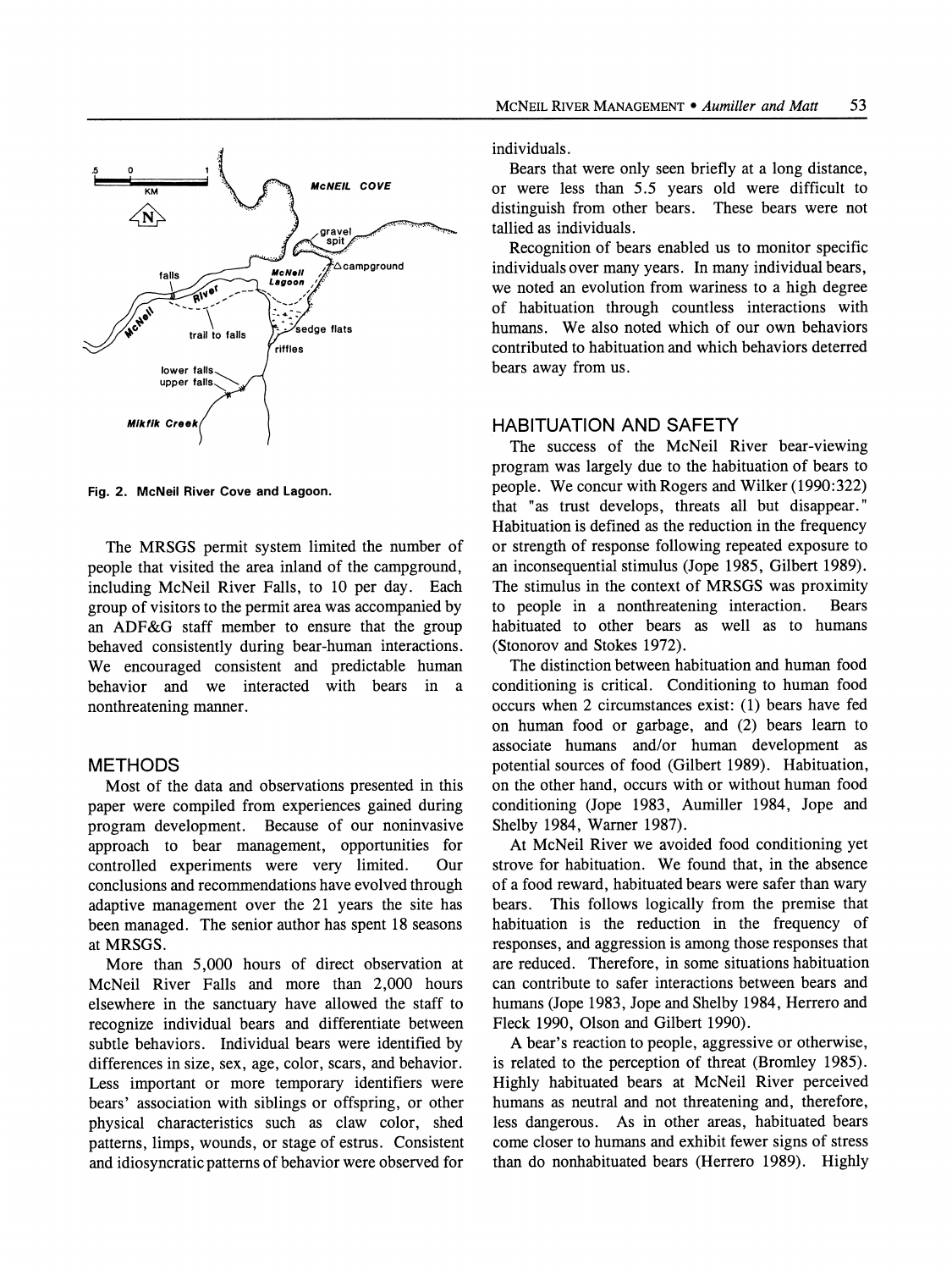**habituated bears at McNeil River routinely approached**  humans to within 5-8 m before showing avoidance<br>behavior. We think that encouraging habituation We think that encouraging habituation **encourages use by bears and may, in part, account for the increase in bear numbers. In the last 18 years, highly habituated bears never showed aggressive or threatening behavior toward humans.** 

## **Degrees of Habituation**

**Not all MRSGS bears habituated to the same degree or at the same rate. We categorized bears into 3 groups based on their responses to humans and human**  These groups follow Haroldson and **Mattson (1985, cited in LaFranc et al. 1987), but are renamed to accurately reflect our situation.** 

Wary.-This group included bears that were not **habituated to people. They characteristically fled from human encounters and avoided human developments.** 

**Neutrally Habituated.--This group included bears that were indifferent to the presence of humans or human development and did not actively seek human food.** 

**1. Partially habituated: This group include bears whose level of wariness increased when they encountered humans in unfamiliar settings, or when humans exhibited unfamiliar behavior. For example, some bears at McNeil River Falls fished on the opposite bank from our viewing site. These bears often avoided humans in settings other than at McNeil River Falls. Unfamiliar human behavior at the falls such as a direct approach caused these bears to retreat.** 

**2. Highly habituated: At McNeil River there was a fairly defined cadre of bears that tolerated humans at very close distances in a variety of settings and situations including areas outside the sanctuary. For example, this group included females that nursed cubs-of-the-year within 5 m, adult males that slept within 5 m, and mating pairs that consorted within 10 m of humans.** 

Habituated and Human Food Conditioned.-This **group included bears that did not normally fear human proximity and sought human food and garbage. There have been only a few bears that received humans' food or fish at MRSGS and exhibited food-conditioned behavior. There are currently no bears conditioned to human food at MRSGS.** 

**Younger bears tended to habituate quicker than older bears. The cohort of older males (> 12 yr) seemed slowest to habituate. Even within the group that we call "neutrally habituated," the transition between partially habituated to highly habituated often took**  **several years in adult bears. Further, bears that were neutrally habituated did not change their level of habituation whether they were hungry, accompanied by cubs, in estrus, or consorting prior to mating. This was true for both partially and highly habituated bears though it was more easily observed in the highly habituated group (Bledsoe 1987).** 

### **Processes of Habituation**

**The most common process of habituation occurred when bears had to be near humans in order to gain access to a food source. This habituation method has been observed in black bears at garbage dumps (Herrero 1983). At McNeil River the food source was salmon, and bears were attracted to specific sites where salmon were more easily caught. If humans were near these sites, bears tended to overcome their wariness in order to gain access to the fish. We speculate that the earliest form of habituation at McNeil River occurred when bears tolerated humans in order to gain access to fish at McNeil River Falls. By the first year of the permit system in 1973, some bears were already habituated to people (Stonorov and Stokes 1972).** 

**Another habituation process occurred when cubs were brought close to people by their habituated mothers. Cubs tended to display stressed behavior in proportion to their mother's behavior. Cubs-of-the-year that exhibited wariness and fear at their first sight of humans learned to accept nearby humans within a few days if their mother was calm and unstressed. On one occasion, a litter of 3 curious cubs-of-the-year approached a group of visitors to within 3 m while their highly habituated mother grazed 10 m away. It was the cubs' third known exposure to humans.** 

**A third process of habituation occurred when highly habituated bears drew less habituated bears near humans. There were 2 circumstances for this type of habituation: (1) highly habituated females in estrus were accompanied by less habituated males, and (2) highly habituated adolescents were accompanied by less habituated adolescents. In both of these situations, the habituated partner drew the less tolerant bear closer to humans than the latter bear normally tolerated. Presumably, the less habituated bear's desire to be with its partner overcame its wariness of humans. Repeated instances of benign contact with humans reinforced habituation.** 

**No matter what habituation process was operant, appropriate human behaviors accelerated and reinforced**  We viewed each interaction with **individual bears as a learning experience for the bear and adjusted our behavior accordingly. There were**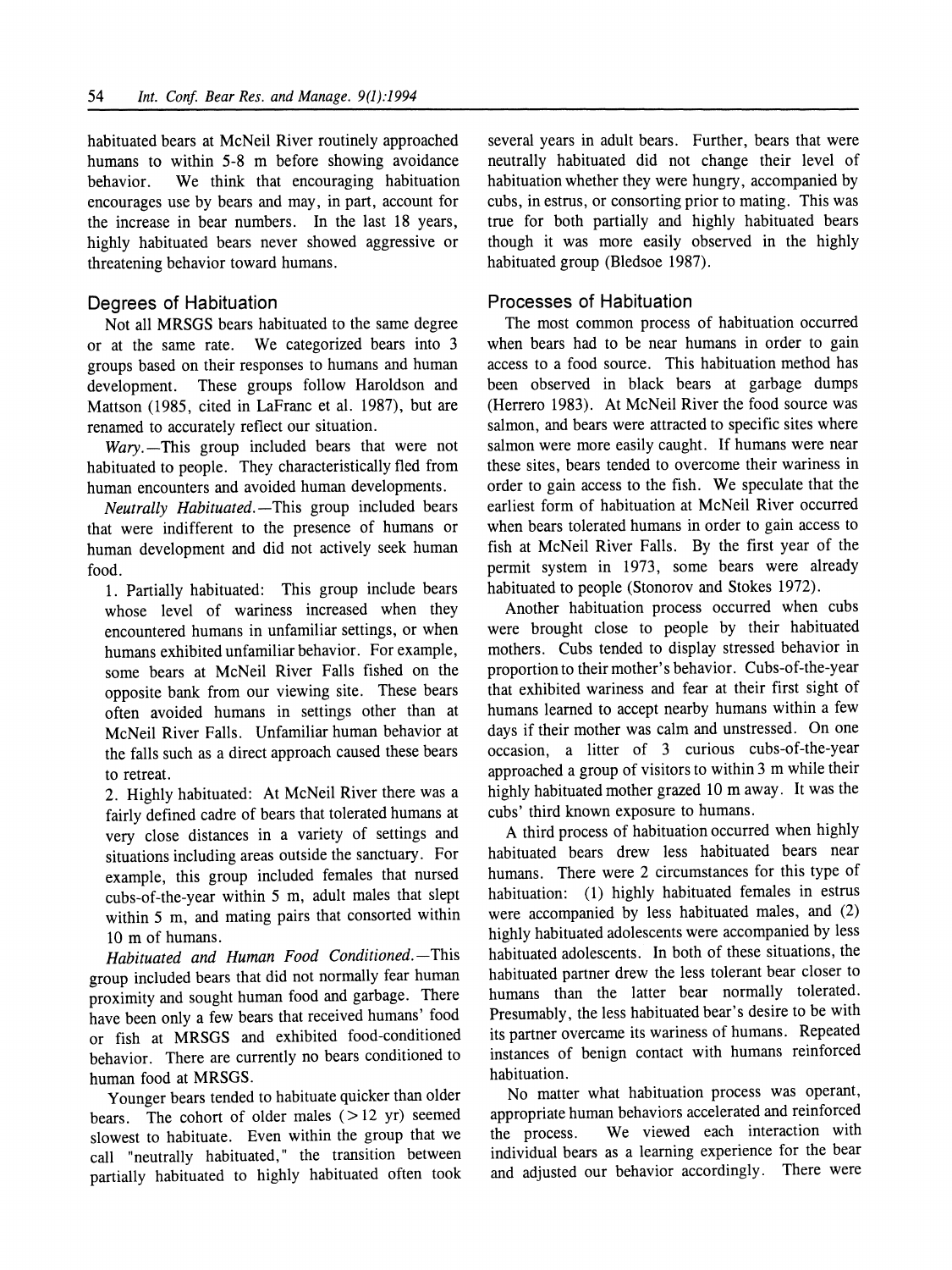**several specific behaviors that seemed to work well: (1) we strove to be predictable by being consistent in our behavior, and (2) we were benign in our interactions with bears (with 2 exceptions, defense of camp and personal boundaries).** 

### **BEAR MANAGEMENT**

**The Alaska State Legislature's objective in creating MRSGS was "to provide for the permanent protection of brown bear and other wildlife populations and their vital habitat in the area of McNeil River so that these resources may be preserved for scientific, esthetic, and educational purposes." (Alaska State Legislative House Bill #156-1967). The ADF&G interpreted this mandate to mean that a minimum number of observable bears should be maintained at the sanctuary. This objective is the cornerstone of our current management plan. A secondary management objective is to "provide a quality wilderness setting for viewing brown bears." (Ala. Dep. Fish and Game 1981). Clearly, it is also the department's intent to make this viewing experience as safe as possible.** 

**At McNeil River we found that the objectives of bear protection, quality viewing, and safety were compatible. Managing for the maximum number of bears required limiting the number of visitors and their activities in the sanctuary. Limited visitation required less development and crowding and thus enhanced the visitors' wilderness experience. Most of the actions we took to encourage**  more bear use also encouraged habituation. **following section outlines human behaviors that promoted the above objectives.** 

# **Actions That Encouraged Habituation and Safety**

**Methods which contribute to habituation in other animals include the following: (1) consistent context (repeated stimulus in similar circumstances), (2) frequent, irregularly spaced encounters, (3) easily recognized stimulus, and (4) innocuous human behavior (Kimmel 1973, Thompson et al. 1973). At MRSGS our methods were similar:** 

**Predictable and Consistent Interactions. - Our actions were as predictable and consistent as possible. The main camp location remained stable over 21 years and camping was not allowed elsewhere in the sanctuary. Each day we followed the same trails, used the same viewing sites, and generally limited viewing hours to between 1000 and 2000 hours. Our camp, trails, and viewing areas were detectable by both scent and sight. Hence, bears made the choice about their proximity to** 

**humans; wary bears avoided areas frequented by humans and their avoidance was proportional to their level of wariness. As a result, people were most likely to interact with bears that were most comfortable with humans.** 

**The staff managed each group of visitors so that bears perceived little variation in human behavior. During interactions with bears, humans had 3 general behavior patterns to choose from: aggression, retreat, and no response. If we quickly and directly approached a bear it often perceived our actions as aggressive and would, in future encounters, avoid us. Retreat from nearby bears could, depending on the age and curiosity of the bear, induce mild pursuit. No response from humans toward bears usually resulted in neither approach nor retreat by nearby bears. For example, when a curious adolescent bear approached the group of humans, we held our position (i.e., gave no response) until the young bear swerved to avoid us. If we arbitrarily retreated from a curious bear one day and approached it on another day, we missed an opportunity to reinforce the appropriate behavior in that bear. We found that inconsistent behavior in interactions caused bears to avoid humans, whereas as consistently neutral behavior reinforced habituation. As with any other behavior modification scenario, it is important to give consistent responses in order to facilitate learning of the desired behavior (Kimmel 1973, Thompson et al. 1973).** 

**Nonapproach. -In all areas of the sanctuary, with the exception of camp and personal boundaries, we tried not to violate bears' comfort zones. More specifically, we allowed bears to choose their proximity to humans. When bears made the choice to come near to humans they generally showed little or no signs of stress. However, when humans made that choice for bears, (i.e., we approached them), we could induce high stress levels.** 

Proximity to Food Source.-The process of **habituation was hastened when bears had to be near humans in order to gain access to food. However, for safety's sake it was equally important that humans did not block access to or put themselves directly in the midst of the desired food source. The viewing pad at MRSGS was an example of this principle. The viewing site was near the river yet it did not impede bears' approach to or use of the falls since there were alternate routes.** 

Calm Demeanor.—We avoided loud noises and fast **or exaggerated body movements when bears were close to people. Bears reacted to human gestures at distances that varied from 7 to 70 m, depending on the wariness**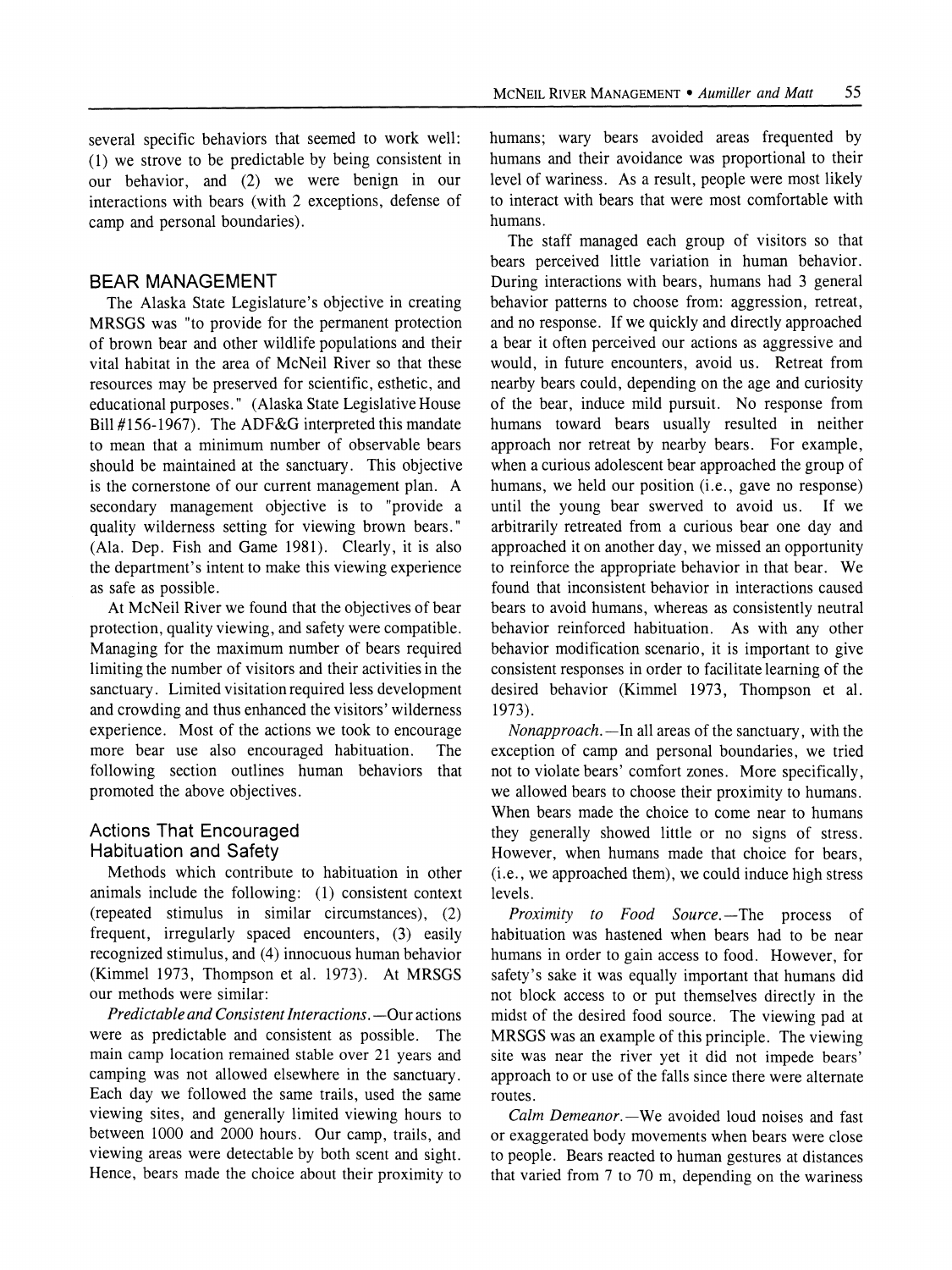**of the particular bear and other distractions (such as other nearby bears). We found that slow movement and low-level talking caused less stress in nearby bears than loud noises and quick, jerky movements. A highly habituated bear might pass a group of visitors within 8 m if that group was relatively calm and quiet. However, that same bear might be alarmed by a visitor's loud cry and wild gesticulation and swerve to avoid the group.** 

Adaptation to Bears' Stress Level. - In all interactions **with bears, we tailored our responses to the level of stress that we observed. For example, during our daily trek through the sanctuary we occasionally approached bears in order to pass them to get to our viewing sites. In making our approach we watched each bear closely for signs of stress or an escalating pattern of stressed behavior. Brown bear stress signals tended to follow a loose pattern starting with yawning, staring, moving away (or rarely, toward us), woofing, lip-popping, or, in extreme and rare cases, a charge. If any stress was apparent we stopped or changed our course to avoid the bear.** 

## **Actions That Encouraged Safe Interactions**

**At McNeil River, we were comfortable with bears at close distances, but we enforced a limit to that**  These limits were established both for **"personal space" and the campground. We defined personal space as the area around us (as individuals or as a group) in which we would not tolerate the presence of a bear. This area varied depending upon our familiarity with a bear and/or its demeanor. Generally, if a bear exhibited stress we discouraged close approach. Conversely, if a bear was calm and paying attention to something other than us (e.g., grazing or fishing), we might allow it to approach as close as 3 m.** 

**Bears also exhibited defense of personal space when**  approached by other bears or humans. **varied along a continuum from avoidance to aggression (Stonorov and Stokes 1972, Luque and Stokes 1976, Bledsoe 1987). Our own response to violation of personal space ranged from avoidance to aggression.** 

**Curiosity was by far the most common motivation for approaching humans at MRSGS. This behavior was most prevalent among cubs and adolescents. A second motivation, also common among young bears, was a "testing" challenge. Testing included following people, persistent crowding of humans, or "hop charges," (Egbert and Stokes 1976). A third motivation was stress leading to aggressive behavior directed at humans. The latter behavior was rare and occasionally included an intense charge.** 

**Bears attempting to escape other bears also approached humans inadvertently. Due to the high concentration of bears at McNeil River, there were many aggressive interactions between bears. Occasionally, bears chased other bears toward a group of humans. Fleeing bears were so intent on escape from pursuers that they often seemed unaware of the humans in their path. In these situations, sanctuary staff intervened to warn away the approaching bear.** 

**Highly habituated bears often walked by humans at very close distances and gave no apparent response to human presence. We did not consider such behavior an "approach"; sometimes the presence of humans simply had no observable impact on the behavior of highly habituated bears.** 

**If a bear approached for any reason other than aggression, we responded with the lowest level of**  appropriate aversive reaction. **mildest level was important because we were simultaneously reinforcing habituation in the bear. Our goal was to protect our personal space and yet encourage the bear to be comfortable outside of that space. Neutral human behavior (e.g., not moving) was the appropriate response in the previously mentioned curious approaching bear scenario, based on our goals for making bears comfortable with the nearness of humans and still maintain our own comfort zone. If a bear purposefully approached humans for any reason, we did not retreat. We have learned from observing bears interacting with other bears that retreat encourages pursuit.** 

**The following are aversive actions that we used in nonaggressive situations. The list begins with the most innocuous actions and ends with the most extreme responses.** 

- **\* Hold your ground; do not move away from the bear.**
- **\* Change body orientation to face the bear.**
- **\* Raise your arms, wave slowly.**
- **\* Speak firmly without yelling.**
- **\* Take one or two steps toward the bear.**
- **\* Clap your hands softly and slowly.**
- **\* Clap your hands harder and rapidly.**
- Yell or make noise (e.g., bang metal).
- **\* Stand on a higher object if available (e.g., log or rock)**
- **\* Wave arms or coat vigorously.**
- **\* Throw objects such as rocks or sticks at the bear.**
- **\* Chamber a shotgun round for the mechanical noise effect.**
- Fire a shot into the air (sometimes this elicits no **response).**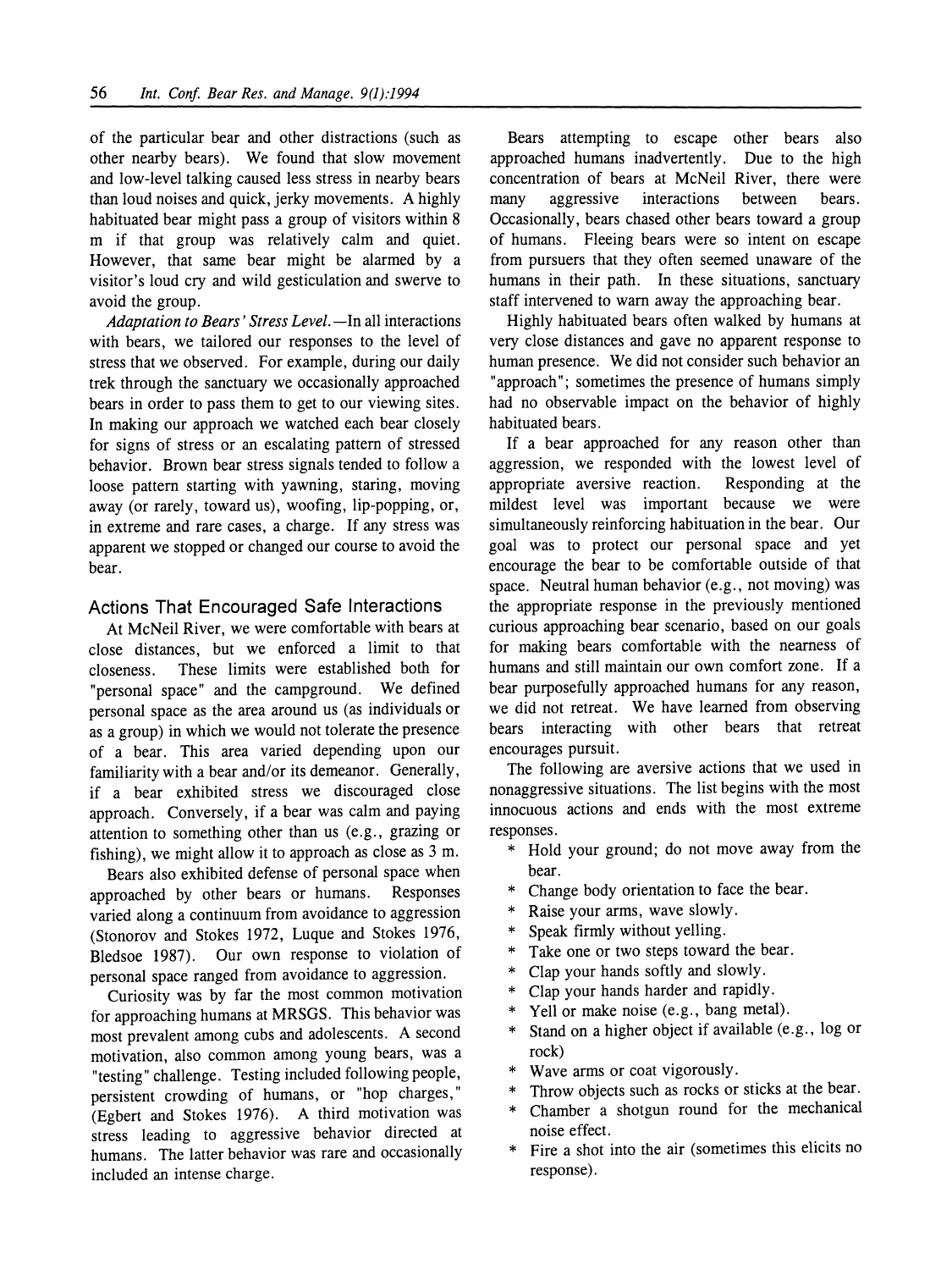- **\* Fire a shell cracker onto the ground between you and the bear.**
- Fire a rubber slug or rubber shot at the bear's **rump.1**
- **\* Fire #9 birdshot at the bear's rump.1**

**Many of these responses elicited a stronger response if several people responded. These actions were also combined or repeated until the desired response was achieved.** 

**Both the number of incidents and the difficulty in**  moving bears out of camp were reduced in the last few vears. Usually these bears were highly habituated **years. Usually these bears were highly habituated juveniles or curious 2-year-old cubs followed by their mothers. When bears were seen in the camp area they were immediately expelled by sanctuary staff. We used low impact aversive actions such as walking toward the bear and clapping our hands or beating a pan for the noise effect. A bear rarely came back a second or third time, and our responses escalated on each occasion. In cases where food conditioning occurred, our response was quick and forceful. We considered the use of rubber shot an extreme response and have used them only once in the last 5 years.** 

**In aggressive interactions stronger and simpler actions worked best because it was difficult to get the attention of a stressed bear and situations unfolded quickly. Again, these actions are listed here in order of forcefulness:** 

- **\* Hold your ground.**
- **\* Raise your arms, gun in hand.**
- **\* Yell loudly.**
- **\* Chamber a round.**
- **\* Fire shell into the air if time permits.**
- Shoot to kill the bear.<sup>2</sup>

**By holding our ground, we communicated to approaching bears that their continued approach may result in combat. When adult bears were charged by other bears, they typically held their ground. Charging bears in these situations commonly broke off their charges before making contact with other bears.** 

**In the last 21 years sanctuary staff have experienced 8 intense charges (Table 2). Four were by wary bears**  and 4 were by partially habituated bears.

#### **Table 2. Intense charges by brown bears at MRSGS, 1976-93.**

| Date    | <b>Status</b><br>of bear                        | Area               | Level of<br>habituation |
|---------|-------------------------------------------------|--------------------|-------------------------|
| 7/8/77  | Adult male                                      | McNeil River Falls | Wary                    |
| 7/15/79 | Female with 2<br>$2-1/2$ year olds <sup>a</sup> | McNeil River Falls | Wary                    |
| 7/16/79 | Female with 2<br>$2-1/2$ year olds <sup>a</sup> | McNeil River Falls | Wary                    |
| 7/16/81 | Adult male                                      | McNeil River Falls | Partially<br>habituated |
| 7/29/82 | Adult female<br>with 2 yearlings                | McNeil River Falls | Wary                    |
| 7/7/87  | Adult female<br>with 1 spring cub               | McNeil Cove        | Partially<br>habituated |
| 7/10/87 | Adult male                                      | McNeil River Falls | Partially<br>habituated |
| 6/30/93 | Adult female<br>with 3 yearlings                | McNeil Cove        | Partially<br>habituated |

 $a =$ same bear.

**involved highly habituated bears. In all cases the person held their ground and prepared to discharge a firearm. However, firearms were not used and each bear veered away or stopped, turned, and fled.** 

## **VISITOR MANAGEMENT**

**Habituation of bears without food conditioning was**  the crux of the success of MRSGS. **component of habituation was visitor management. The lottery system at MRSGS contributed to habituation by limiting the number and activities of visitors. Visitors entered a lottery and drew permits in order to watch bears at MRSGS between 7 June and 25 August. Permits were limited to 10 per day at bear-viewing areas. The campground had a maximum occupancy of 15. People typically arrived by commercial float plane service from Homer, Alaska.** 

**Each day 1-2 sanctuary staff took a group of 10 visitors to watch bears. Daily trips generally lasted 5-9 hours and the groups usually spent the viewing period at a single site. In June, viewing sites included several points along Mikfik Creek and the intertidal area where bears fished for sockeye salmon or grazed on sedges. The McNeil River chum salmon run began in early July and both the bears and the visitors shifted their attention to McNeil River. By late August, the chum salmon run was depleted and the bear population dispersed.** 

<sup>&</sup>lt;sup>1</sup> For the bear's safety these methods should be employed no **closer than 36 m, and then only when the bear is faced away (Bromley 1985).** 

**<sup>2</sup>Use shotgun slugs at distances less than 30 m (Thelanius and Meehan 1983). We recommend waiting until the bear is 10 m away before shooting to give the bear the opportunity to stop its charge.**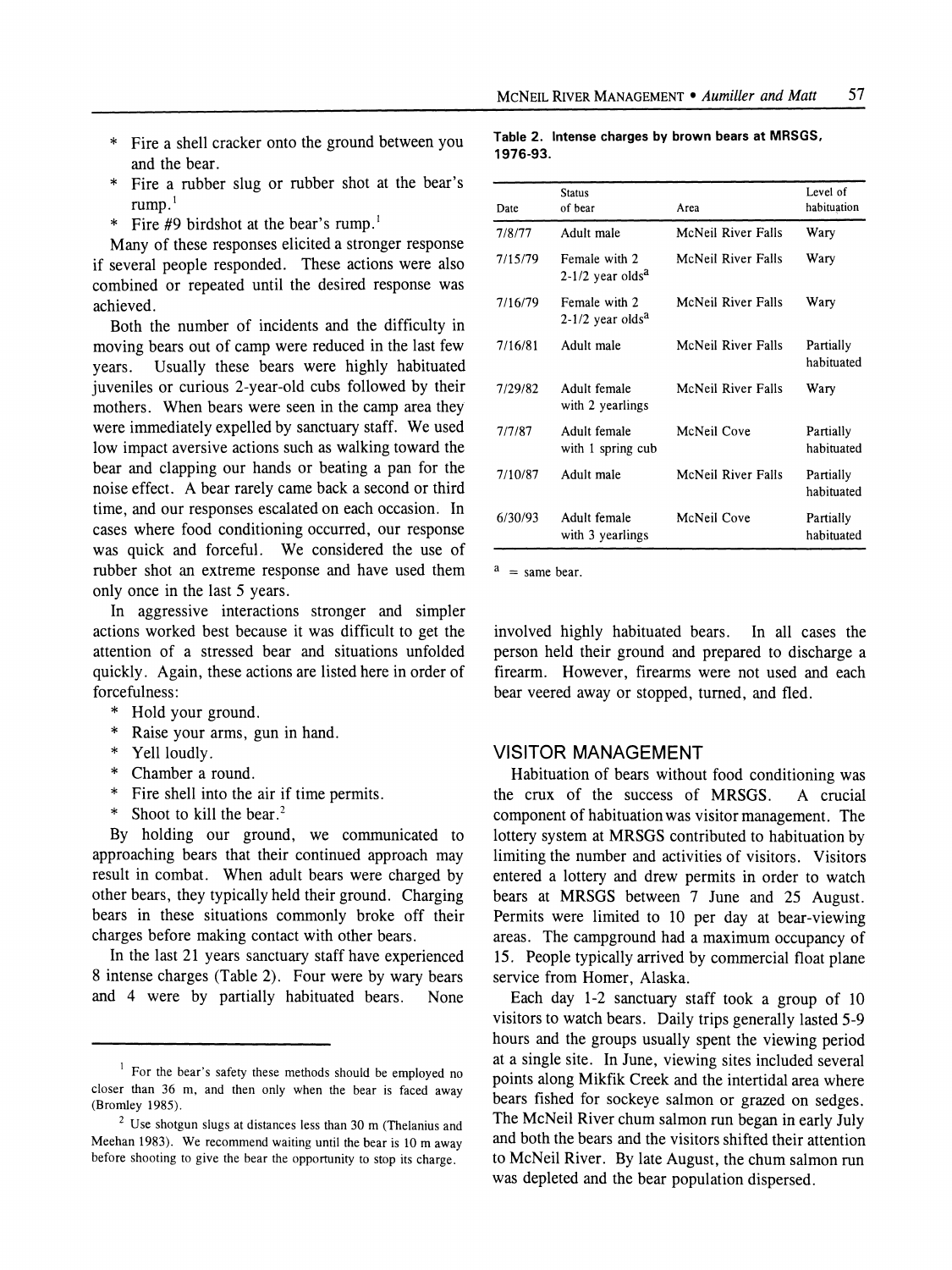**The campground was located away from high bear use areas or major access trails to those areas. The camp was accessible to float planes and had nearby fresh water, dry tent sites, and protection from the prevailing winds. Visitors were required to camp in the campground. The camp had 3 wooden structures: 1 cabin for the permanent ADF&G staff housing; 1 cabin for storage, emergency use, and temporary ADF&G staff housing; and a third cabin where visitors stored food, cooked, and escaped inclement weather.** 

**Visitors to MRSGS were not always supervised in their movements and actions; however, they were educated upon arrival at the sanctuary about proper behavior near bears and consequently, they tended to behave in ways that contributed to bear habituation even**  when unaccompanied by sanctuary staff. There were 2 major topics of the orientation: (1) appropriate major topics of the orientation: behavior around bears, and (2) rules concerning<br>garbage and food. Visitors were allowed but not **visitors were allowed but not g** fire **follower follower but not g** fire **follower follower follower follower follower follower follower follower follower follower follower follower followe** encouraged to bring firearms. **MRSGS visitors brought firearms and even fewer carried them away from the campsite.** 

**Visitors were not allowed inland of the campground unless they were accompanied by sanctuary staff. However, visitors were free to walk seaward of camp along the sand spit and sea cliffs. If unguided visitors encountered bears during their hikes they were instructed to do the following:** 

**1. If you see a bear walking toward you, but it is still quite far away (> 150 m), slowly move out of the bear's path if possible.** 

**2. If the bear continues to approach, make sure that it sees you. Stand still, wave your arms calmly and talk loudly. These actions give audio and visual cues to the bear about your identity and will reduce the chance that you will surprise the bear.** 

**3. The bear may stop to look at you and then change its path to avoid you. However, many of the bears you will encounter are so highly habituated that they will make no indication that they see you and will continue toward you and pass by fairly closely**   $(sometimes with in 20 m).$ **standing still, continue to talk loudly in order to make sure that the bear is aware of you. The bear will, in all likelihood, pass by you.** 

**4. Occasionally, a curious adolescent bear will approach you. Under no circumstances should you run or walk away because this will entice the bear to follow. Remain standing and, if possible, elevate your position by standing on a log or a rock. Wave your arms and yell more vigorously. You may have to do this for a few minutes before the young bear**  **loses interest and walks away.** 

**5. Never run from a bear. Running invites pursuit. 6. In the unlikely event you are charged by a bear, stand your ground and remain upright.** 

**Visitors cooked and stored food in the cook shack and disposed of their trash and garbage in a receptacle in the same building. Visitors were encouraged to save food scraps and take them back to Homer for disposal because of the difficulty of burning food adequately without a high heat incinerator. Prior to 1985, garbage**  was burned once a day with kerosene in a burn barrel **located 35 m from camp. Burned remains were buried nearby. Bears frequently dug up the buried remains of burned cans and bottles. Beginning in 1985, all burned garbage was sacked in plastic bags, stored until the next flight, and then flown to Homer by one of the air taxis. This new system reduced the number of bear visits at the burn barrel to fewer than 4 or 5 during the 3-month season. Typically these bears didn't stay long and seldom returned a second time.** 

**The importance of keeping human food from bears cannot be overemphasized. Early in 1977, a 3-year-old bear discovered an underground cool storage area adjacent to an ADF&G cabin where it consumed 4 kg of cheese and several packages of lunch meat. This young bear returned several times over the course of the next few days. Each time it was met with an escalated response and encouraged to leave. After 5 such interactions, the "cheese thief" finally left camp and did not return. This bear had one known event of food conditioning that required much perseverance on our part to de-condition.** 

# **GUIDELINES FOR ESTABLISHMENT OF BEAR-VIEWING AREAS**

**Several elements must be considered when evaluating an area for a possible bear-viewing program.** 

Viewability of Bears. - Choice of an area with a good **population of bears is critical. Bears that concentrate around a naturally occurring food resource provide an**  The food source should be as **predictable and continuous as possible.** 

Stable Land Status. - This could include private land **but is more likely to include state/provincial or federal land with active management. The ability to regulate other human uses is important.** 

**Buffer Zones. -As much as is possible, bear-viewing areas should encompass the home ranges of most of the bears using the site. The area should be managed by a single agency or by cooperating agencies (e.g., Stan Price State Wildlife Sanctuary Cooperative Management**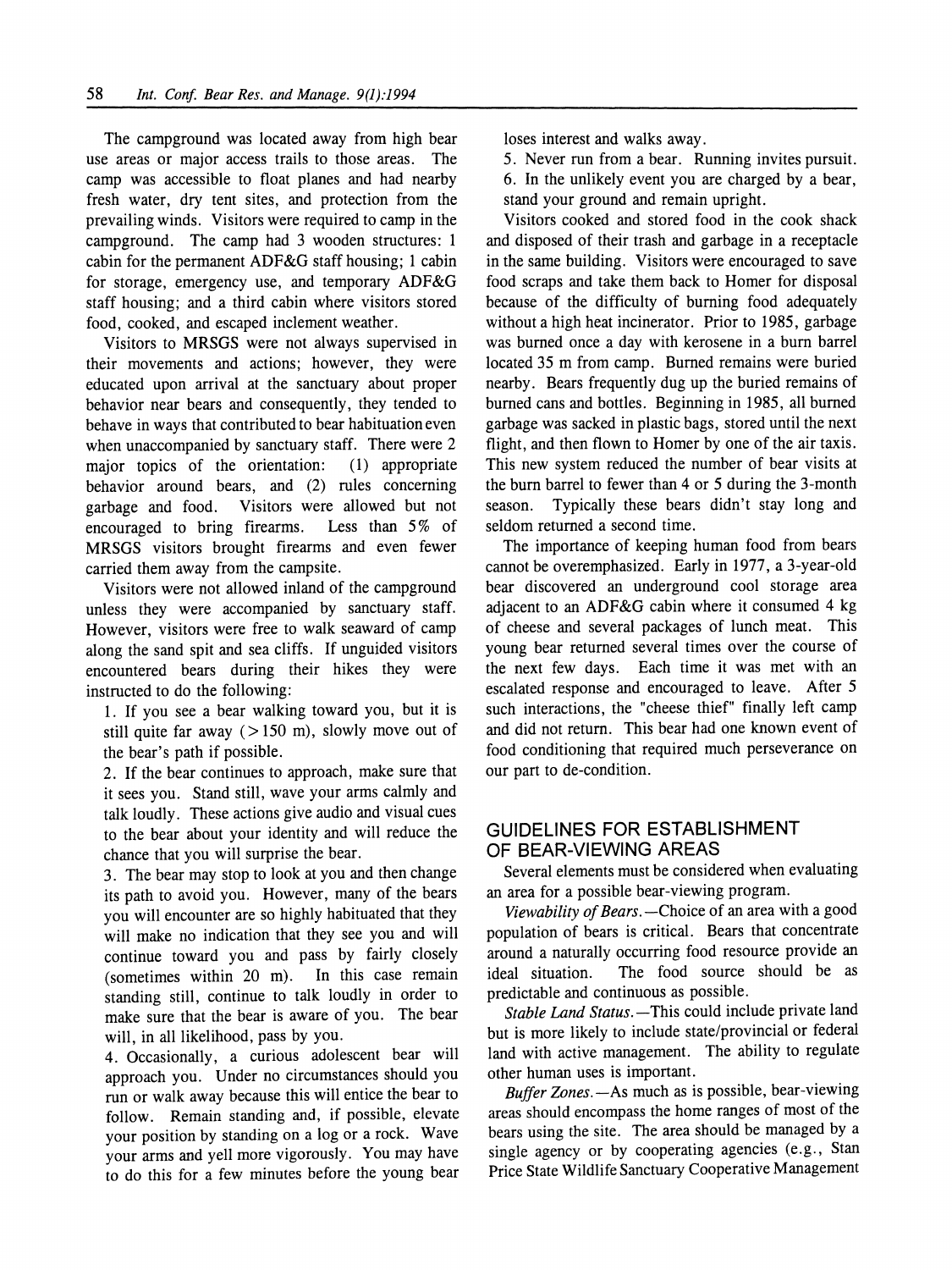**Area). Humans that interact with habituated bears should behave consistently. This is rarely possible except in largely unsettled and unvisited areas. In lieu of jurisdictional control, homogeneous management of areas around the viewing site encourages consistent human behavior.** 

**Funding.--Stable funding to maintain programs should be established in the early stages. The public demand for viewing areas is increasing significantly. Bear-viewing sites will probably draw visitors even if managers cannot afford to supervise them. Inconsistent funding could allow unsupervised visitation to overwhelm a viewing site.** 

**Establishment of a Management Plan.-Goals and objectives should be clearly identified at the onset of a viewing program. With these guidelines in place daily management decisions become simpler. Guidelines should include the following elements:** 

**1. Set priority of objectives. There will be conflicts, for example, if the management plan calls for maximum number of bears, maximum visitation, and/or maximum habituation.** 

**2. Set the level of visitor management, education, and supervision. Steps include: (a) determine maximum number of visitors, (b) establish method of visitor limitation, (c) develop education program for bear-human interactions, (d) devise visitor**  food-garbage **management plan including camps, and backcountry, and (f) design locations of camps, trails, roads, and visitor facilities for minimum displacement of bears. 3. Establish a monitoring system to measure the effects and results of the program.** 

**4. Develop a strategy for compatible and noncompatible uses.** 

# **MANAGEMENT IMPLICATIONS**

**The future of threatened bear populations in North America is influenced by the public image of bears. Bear-viewing areas like McNeil River, Brooks Camp in Katmai National Park, and Stan Price State Wildlife Sanctuary on Admiralty Island allow people to view free-ranging bears, learn about bear biology and behavior, and co-exist with bears in settings that are nonthreatening for either species. The success of longterm bear-viewing areas like MRSGS confirm that bears and humans can interact safely. Both visitors and the media help to build a support group for the conservation of bears and their habitat in other areas. McNeil River Falls with its prodigious population of habituated bears in a scenic wilderness setting is** 

**unique. However, many of the MRSGS management tools are applicable at other bear-viewing sites.** 

Single Priority Management.-The MRSGS **management plan clearly states that maintenance of the bear concentration is the highest priority. This single priority simplifies most other management decisions. For example, if overwhelming visitation displaces bears, then visitation must be reduced.** 

**Eliminate Food Conditioning.** - It is well documented **that food conditioning in bears can increase negative bear-human interactions. At MRSGS we have gone to extremes to decrease the likelihood of food conditioning. This includes human food, garbage, or sport caught fish. Management programs at other bearviewing areas that follow this example will have fewer food conditioning difficulties.** 

**Knowledge of Bear Behavior. -Recognition of individual bears and their behavioral differences also can be important. This requires well-trained and experienced staff. At MRSGS we learned that bear behavior is predictable. However, in order to take advantage of this predictability the management staff must be able to interpret behavioral signals and respond appropriately.** 

**Neutral Habituation. -The McNeil River experience demonstrates that neutral habituation is possible and that bear behavior, in the absence of a food reward, is easy to modify. Some managers of other bear-viewing areas may view neutral habituation as a undesirable element. We believe that our experience at MRSGS will show managers that neutral habituation in bears is not a safety problem in all circumstances.** 

**Visitor Management and Neutral Habituation.--Neutral habituation and closely supervised visitor management are key components of**  the viewing program at McNeil River. **habituation is possible without close visitor supervision, as can be seen at other bear-viewing sites such as Katmai National Park and Denali National Park. However, the high degree of habituation of bears at McNeil River is attributable to our close visitor supervision. Managers of other bear-viewing areas may not want to achieve the same degree of habituation because their circumstances do not allow for close visitor supervision, visitor education, and low levels of visitation.** 

Strategic Aversive Conditioning. - Aversive reactions **must be designed for the level of habituation desired at a particular viewing area. In keeping with our goal of neutral habituation, we respond to bears with the lowest necessary level of aversive reaction. Maximum responses such as firing shotgun projectiles may have**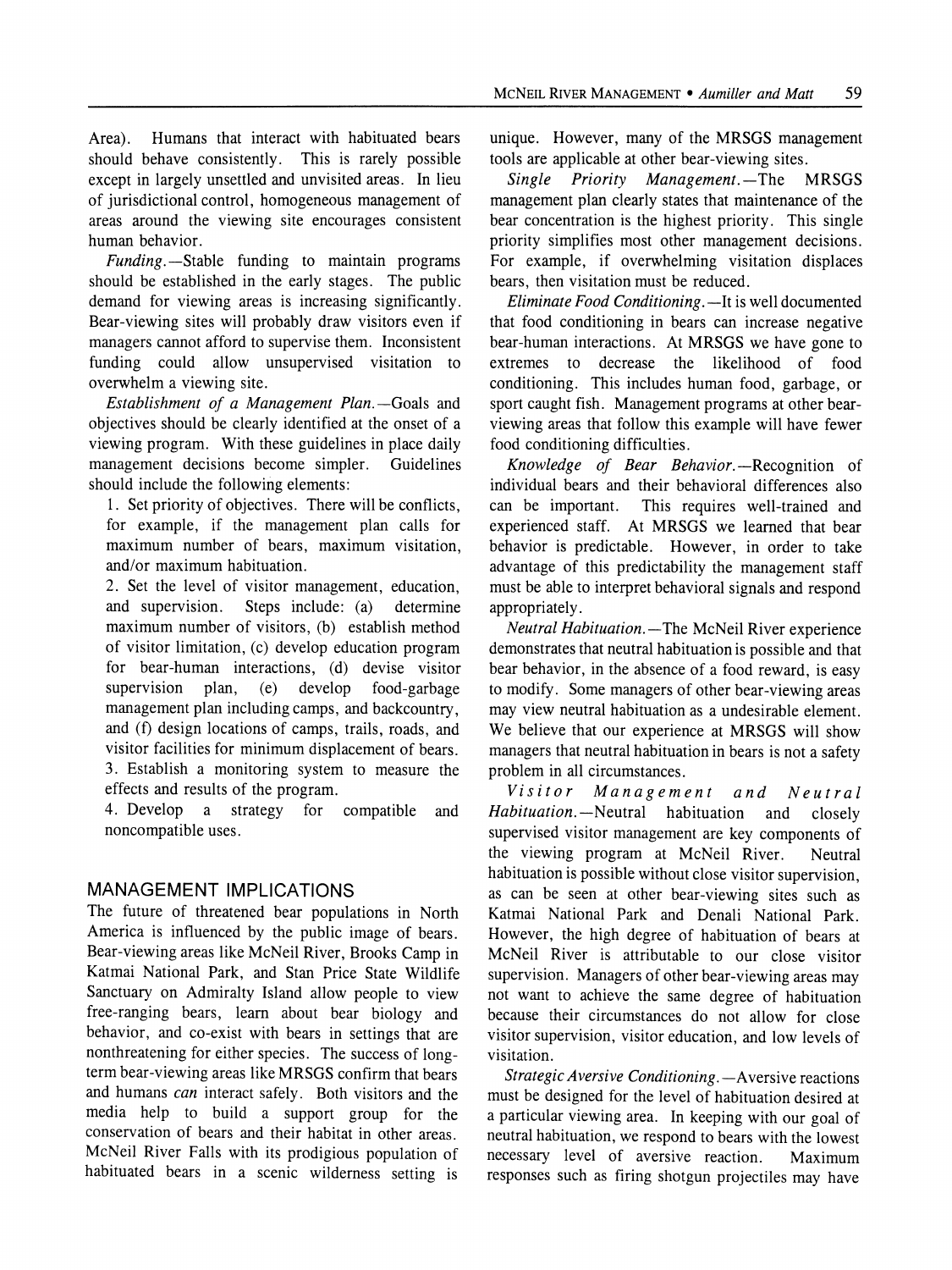**the unwanted result of keeping bears away from humans under all circumstances.** 

**Ethical Considerations of Habituation.--McNeil River management works well largely because sanctuary personnel are virtually the only humans interacting with these bears over the entire breadth of their home ranges. Habituated bears may maintain their lack of concern about humans when they are away from MRSGS. There is the concomitant ethical consideration that managers must address. What are the ramifications of habituating bears that will later come in contact with bear hunters and other less benevolent humans? The ethics of shooting habituated bears are questionable to**  both consumptive and nonconsumptive wildlife users.<br> **Consideration** of Economic Uses.—Economic

**Consideration of Economic evaluation gives managers a tool for assessing and prioritizing the highest use of potential wildlife viewing sites. The value of wildlife watching can go far beyond onsite direct use. In most existing and potential bearviewing areas, including MRSGS, multiple uses such as tourism and fisheries compete with high quality wildlife watching. Economic evaluation of wildlife watching may be necessary in order to justify management for viewing as the highest and best use of an area. The methods used by Swanson et al. (1992) should be applied to evaluate and mitigate various conflicting uses.** 

**Acceptance of Risk.-Given all of the management tools at our disposal, we can shift the odds of safe**  interactions in our favor. **eliminate risk of injury entirely. Humans must accept some risk in trade for all of the positive aspects of bear viewing.** 

**It is to be hoped that many more diverse areas will be developed in the coming years for all 3 North American species. Support from all user groups is one of the best ways to ensure that bears and their habitat will persist for both hunters and wildlife watchers.** 

### **LITERATURE CITED**

- **ALASKA DEPARTMENT FISH AND GAME. 1981. Management plan for McNeil River State Game Sanctuary. Anchorage, Ala.**
- **AUMILLER, L.D. 1984. Alaska's best bear show. Alas. mag. May:18-21.**
- **BLEDSOE, W.T. 1987. Brown bear summer. Dutton, N.Y. 225pp.**
- **BROMLEY, B. 1985. Safety in bear country: a reference manual. Northwest Territ. Dep. of Renewable Resour., Yellowknife. 244pp.**
- **EGBERT, A.L. 1978. The social behavior of brown bears at McNeil River, Alaska. Ph.D. Diss., Utah State Univ., Logan. 117pp.**
- **, AND A. W. STOKES. 1976. The social behavior of brown bears on an Alaskan salmon stream. Int. Conf. Bear Res. and Manage. 3:41-56.**
- **FARO, J.B. AND S.H. EIDE. 1974. Management of McNeil River State Game Sanctuary for nonconsumptive use of Alaskan Brown bears. Proc. Annu. Conf. West. Assoc. Game and Fish Commissioners. 54:113-118.**
- **GILBERT, B.K. 1989. Behavioral plasticity and bear-human conflicts. Pages 1-8 in M. Bromley, ed. Bear-people conflicts: proc. of a symposium on management strategies. Northwest Territ. Renewable Resour., Yellowknife, Northwest Territ.**
- **GLENN, L.P., J.W. LENTFER, J.B. FARO, AND L.H. MILLER. 1976. Reproductive biology of female brown bears, McNeil River, Alaska. Int. Conf. Bear Res. Manage. 3:381-390.**
- **HAROLDSON, M., AND D. MATTSON. 1985. Response of grizzly bears to backcountry human use in Yellowstone National Park. U.S.D.I. Interagency Grizzly Bear Study Team, Bozeman, Mont. 37pp.**
- **HERRERO, S. 1983. Social behavior of black bears at a garbage dump in Jasper National Park. Int. Conf. Bear Res. and Manage. 5:54-70.**
- **1989. The role of learning in some fatal grizzly bear attacks on people. Pages 9-14 in M. Bromley, ed. Bearpeople conflicts: proc. of a symposium on management strategies. Northwest Territ. Renewable Resour., Yellowknife, Northwest Territ.**
- **, AND S. FLECK. 1990. Injury to people inflicted by black, grizzly or polar bears: recent trends and new insights. Int. Conf. Bear Res. and Manage. 8:25-32.**
- **JOPE, K.L.M. 1983. Habituation of grizzly bears to people: a hypothesis. Int. Conf. Bear Res. and Manage. 3:322- 327.** 
	- **1985. Implications of grizzly bear habituation to hikers. Wild. Soc. Bull. 13:32-37.**
- **, AND B. SHELBY. 1984. Hiker behavior and the outcome of interactions with grizzly bears. Leisure Sci. 6(3):257-270.**
- **KIMMEL, H.D. 1973. Habituation, habituability, and conditioning. Pages 219-238 in H.V.S. Peek and M.J. Herz, eds. Habituation. Academic Press, N.Y.**
- **LUQUE, M.H., AND A.W. STOKES. 1976. Fishing behavior of Alaskan brown bear, Ursus arctos. Int. Conf. Bear Res. and Manage. 3:71-78.**
- **MCCULLOUGH, D.R. 1982. Behavior, bears and humans. Wild. Soc. Bull. 10(1):27-33.**
- **MEEHAN, W.R., ANDJ.F. THILENIUS. 1983. Safety in bear**